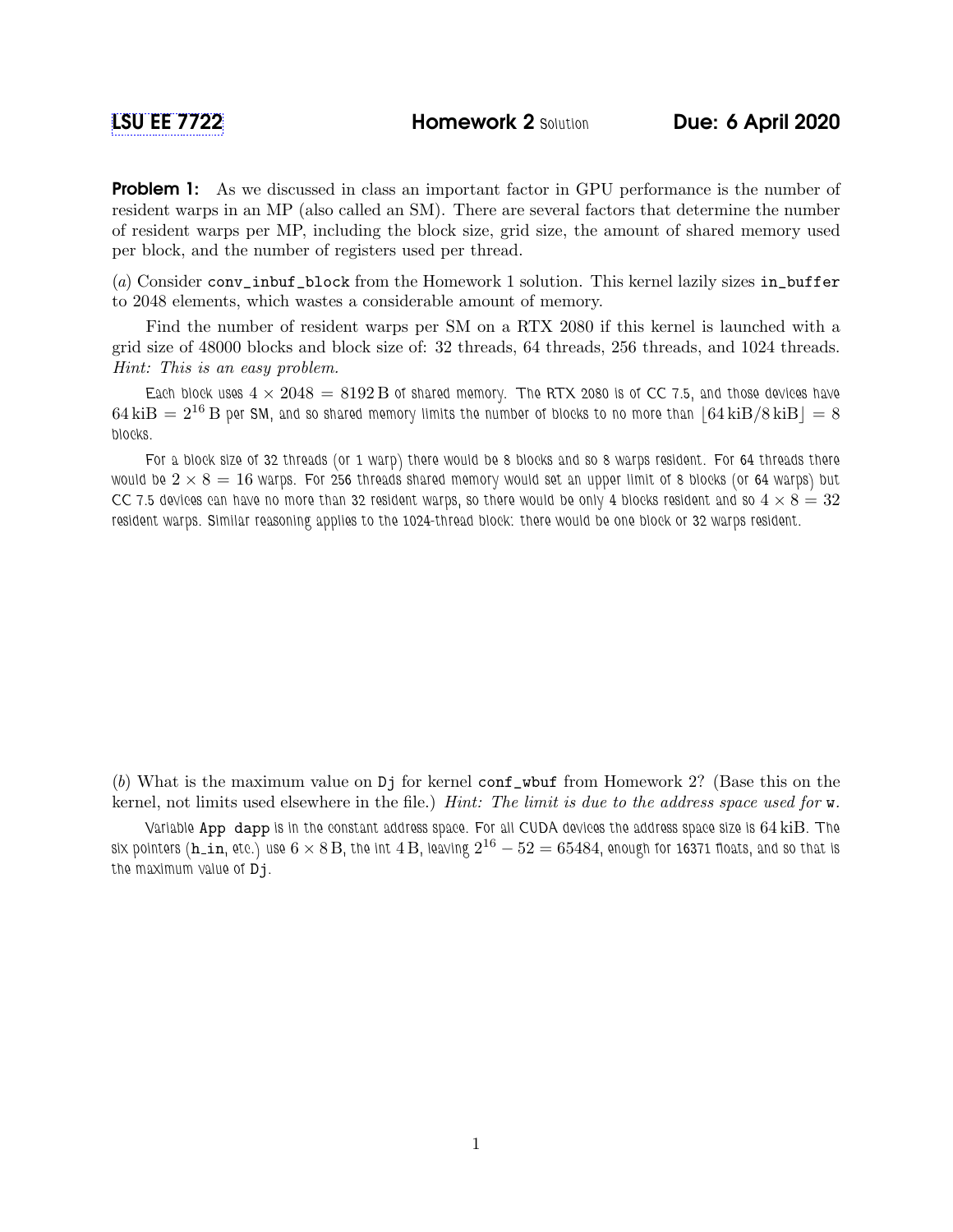**Problem 2:** A GeForce RTX 2080 (TU104) has an off-chip data bandwidth of  $\Theta_M = 496.1 \text{ GB/s}$ and a single-precision floating-point bandwidth of  $\Theta_{IF} = 5576$  SP GFLOPS, with a multiply/add counted as one operation.

(a) Find the off-chip data bandwidth,  $\Theta_M$ , and single-precision floating-point bandwidth,  $\Theta_{IF}$ , for a Volta V100 GPU and a Pascal P100 GPU. Remember to count a multiply/add as one instruction.

Volta V100:  $\Theta_M = 898 \text{ GB/s}$  and  $\Theta_{\text{IF}} = 80 \times 64 \times 1.38 \text{ GHz} = 7065.6 \text{ SP}$  GFLOP/s SP GFLOPS. (That was based on 80 SMs, 64 FP32 units per SM, and a  $1.38$  GHz clock frequency.) For a P100:  $\Theta_M = 549.1$  GB/s and  $\Theta_{IF} = 56 \times 64 \times 1.33 \text{ GHz} = 4766.7 \text{ SP} \text{ GFLOP/s}.$ 

(b) Let  $\Theta_{IT}$  denote the throughput of integer type conversions of size up to 32 bits. (For example, converting a 32-bit integer to an 8-bit integer.) Find  $\Theta_{IT}$  the following GPUs: Turing TU104, Volta V100, and a Pascal P100.

Based on the table in Chapter 5 of the CUDA Programming Guide 10.2, the number of type-conversion functional units are 16 for all the devices: TU104, V100, P100. The throughputs for each device in instructions per second are:

TU104:  $\Theta_{\rm IF} = 48 \times 16 \times 1.81\,\rm GHz = 1390 \times 10^{9}\,\rm insn/s$ V100:  $\Theta_{\text{IF}} = 80 \times 16 \times 1.38 \text{ GHz} = 1766 \times 10^9 \text{ insn/s}$ P100:  $\Theta_{\text{IF}} = 56 \times 16 \times 1.33 \text{ GHz} = 1192 \times 10^9 \text{ insn/s}$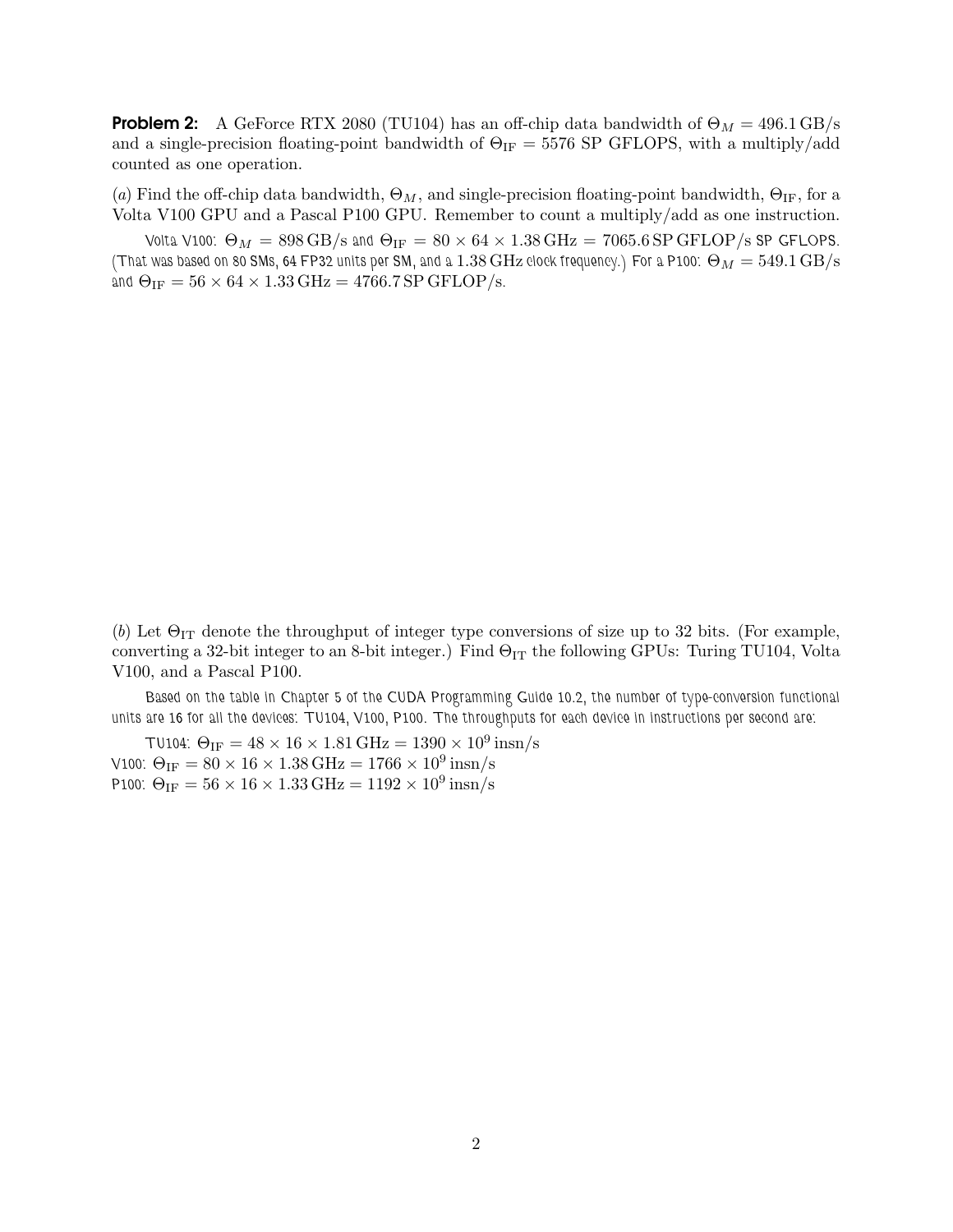**Problem 3:** The kernels in hw02.cu compute the same kind of convolution as those from Homework 1 but they are compiled for several values of  $D_j$ , and they are also compiled for specific block sizes. Let J indicate the value of  $D<sub>j</sub>$  (the number of weights) and N indicate the array size (value of app.array\_size). The amount of computation per element (one value of h) in the code is  $J$ multiply/adds, the number of data items read is  $2J$  (counting both the inputs and weights), and one output element is written. Of course we know that a well-written routine will read fewer than 2JN items. For a large N the number of items read and written per thread will approach 2N.

For a given value of J and N two lower bounds on execution time can be computed, one using data bandwidth and the other using FP bandwidth. They are  $t_M(N) = 2N(4B)/\Theta_M$  and  $t_F(N, J) = NJ/\Theta_{\text{IF}}$ . The  $t_M(N)$  bound is closer to reality for CC 7.X GPUs because it is easy to predict the amount of data crossing the chip boundary. The  $t_F$  bound above is much less realistic because it only counts multiply/add instructions. On CC 3.X to CC 6.X GPUs  $t_M(N)$  will underestimate conv\_wbuf because the dapp.d\_in accesses won't use an L1 cache. On all GPUs we have considered  $t_F$  will be way off because we are only considering multiply/add instructions.

## (a) Suppose conv\_wbuf and conv\_inbuf\_block were launched on CC 7.5 (Turing) GPUs.

Which would better approximate conv\_wbuf's run time in a one-block-per-MP launch configuration, max $\{ t_M(N), t_F(N, J) \}$  or  $t_M(N) + t_F(N, J)$ ? Explain.

It would be better approximated by  $\max\{ t_M(N), t_F(N, J) \}$  because the memory accessed performed by one warp can be overlapped with the computation performed by another. If  $t_F(N, J) > t_M(N)$  we could hope that there would always be a warp ready to peform multiply adds, even when other warps are awaiting data. If that's the case (and if the contribution of other instructions is tiny) execution time is based only on FP throughput.

Which would better approximate conv\_inbuf\_block's run time in a one-block-per-MP launch configuration, max $\{ t_M(N), t_F(N, J) \}$  or  $t_M(N) + t_F(N, J)$ ? Explain.

Expression  $t_M(N) + t_F(N, J)$  is the better approximation because the syncthreads will force FP operations to wait for memory accesses and shared memory stores to complete and vice versa. So there is no way to overlap the two activities.

Suppose now each kernel were launched in a configuration with 4 blocks per MP and the block size were chosen so that 4 blocks can be resident. (That is, four blocks can be active on one MP at the same time.) How does that change the answers to the questions above?

Kernel conv\_inbuf\_block would benefit because it would now be possible to overlap computation and data access. While one block in an SM is waiting for data another block in the SM can be computing. Therefore the bound should be closer to  $\max\{t_M(N), t_F(N, J)\}.$